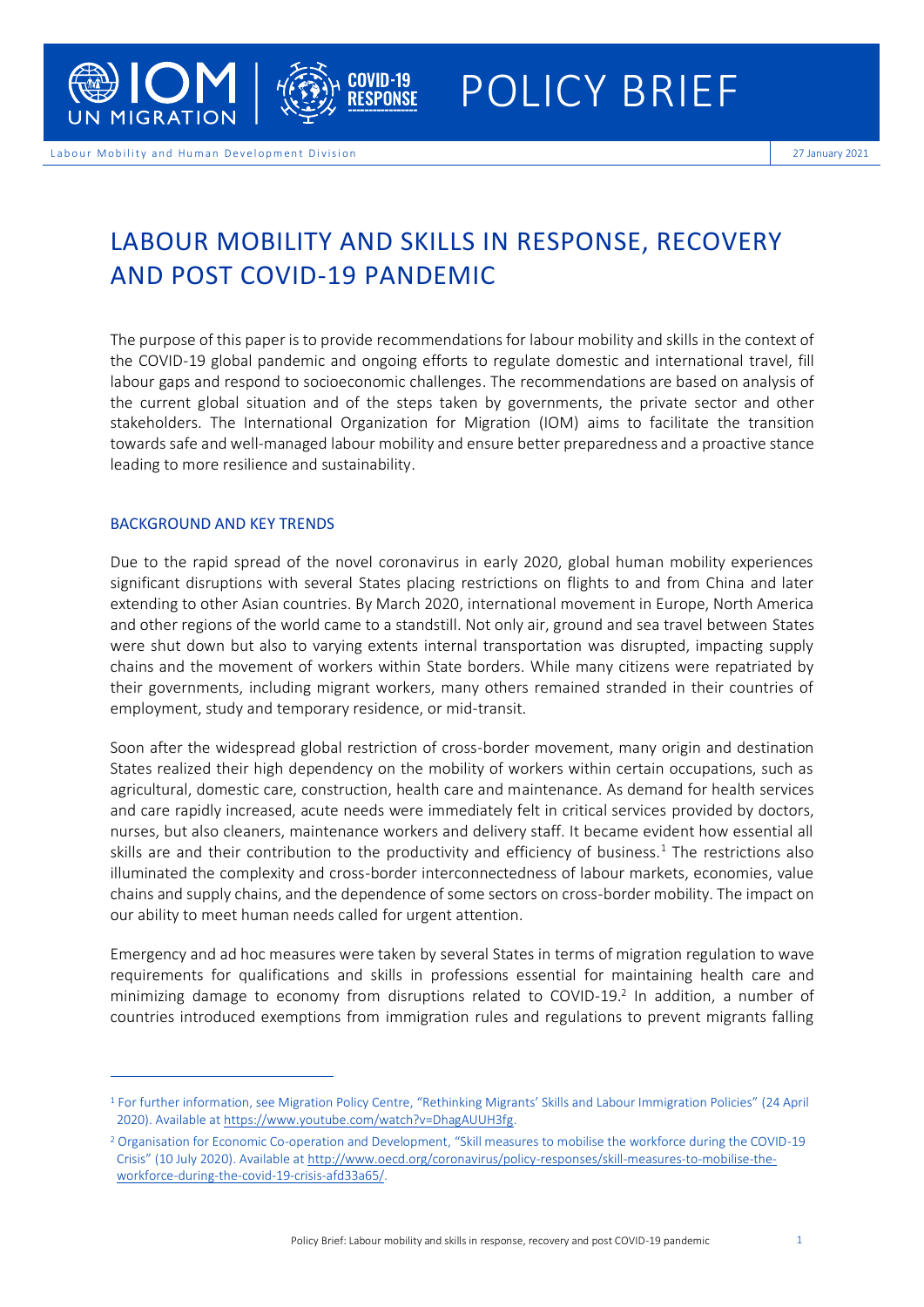into irregularity, with some creating additional pathways for migrant workers to sustain the supply of labour in affected industries and enterprises.

At the same time, some of the trending labour dynamics such as automation, digitization, e-commerce, and remote work, training and education were accelerated due to the pandemic. The influence of these changes will not only define and shape the world of labour migration and mobility for years to come but also affect the ways cities, communities and certain industries operate. This in turn will impact the nature of work, including the work of migrant workers as important contributors to the life and development of cities and communities.

Cities, the main destination of migrant workers, suffer significantly from COVID-19 prevention measures. City life and business activity either totally halt or significantly decrease depending on how the situation unfolds. This causes a disruption of communication and transportation, forcing businesses, employers and workers, including migrant workers, to seek solutions for maintaining business operations. This has resulted in a rise in e-commerce, the expansion of delivery services to limit face-toface interactions, increases in telecommuting and e-conferencing, a rise in platform work, as well as a shift to commuting by individual means such as bicycle and scooter. These experiences will likely have a long-term influence on future work and employment modalities and mobility, and even the organization of city life.

In times of economic downturn and global lockdown, resilience is key for the private sector and will likely result in the creation of new localized value and supply chains. New business practices will inform and shape migration trends and mobility corridors, cooperation modalities and skills priorities. Businesses have started to and will continue looking for new labour mobility schemes across occupations, building new partnerships and cooperation less dependent on long distance communication and interaction but rather prioritizing local and regional.<sup>3</sup>

The impacts of the COVID-19 crisis are continuing to gain further complexity. Many places that initially saw a decrease in infections are now documenting new infection centres and many demonstrate higher infection figures than in the first part of 2020. Some sectors that had opened and returned to operation need to either close again or implement precautionary measures. Many States have requirements for arrivals from other locations based on the epidemiological picture, which can change on a daily basis, adding uncertainty and contributing to higher risks and vulnerabilities for migrant workers.

Socioeconomic and recovery issues are now also gaining priority and are becoming as important as public health considerations. Issues related to unemployment, prospective labour needs, the restoration and creation of new supply and value chains, and labour support are of increasing concern to policymakers. Measures to address these issues are affected not only by the ongoing pandemic but also by the uncertainty and unpredictability of how global and regional situations will unfold.

While unemployment is on the rise, it is neither even across all the sectors, nor long term for many economies. This requires that States find solutions to tackle immediate labour market imbalances, while at the same time ensuring high quality training for workers as currently cut jobs will be different when created again over the next several years.<sup>4</sup>

<sup>&</sup>lt;sup>3</sup> For further information, see SDG Lab, "Inequalities and the Informal Economy: How to move from crisis response to longterm resilience" (12 June 2020). Available at [https://www.sdglab.ch/en/what-we-do/2020/6/12/inequalities-amp-the](https://www.sdglab.ch/en/what-we-do/2020/6/12/inequalities-amp-the-informal-economy-how-to-move-from-crisis-response-to-long-term-resilience)[informal-economy-how-to-move-from-crisis-response-to-long-term-resilience.](https://www.sdglab.ch/en/what-we-do/2020/6/12/inequalities-amp-the-informal-economy-how-to-move-from-crisis-response-to-long-term-resilience)

<sup>4</sup> International Organization for Migration, "Unlocking Talents for an economic relaunch" (24 June 2020). Available at [https://www.youtube.com/watch?v=DA4U\\_ockQ60&feature=emb\\_logo.](https://www.youtube.com/watch?v=DA4U_ockQ60&feature=emb_logo)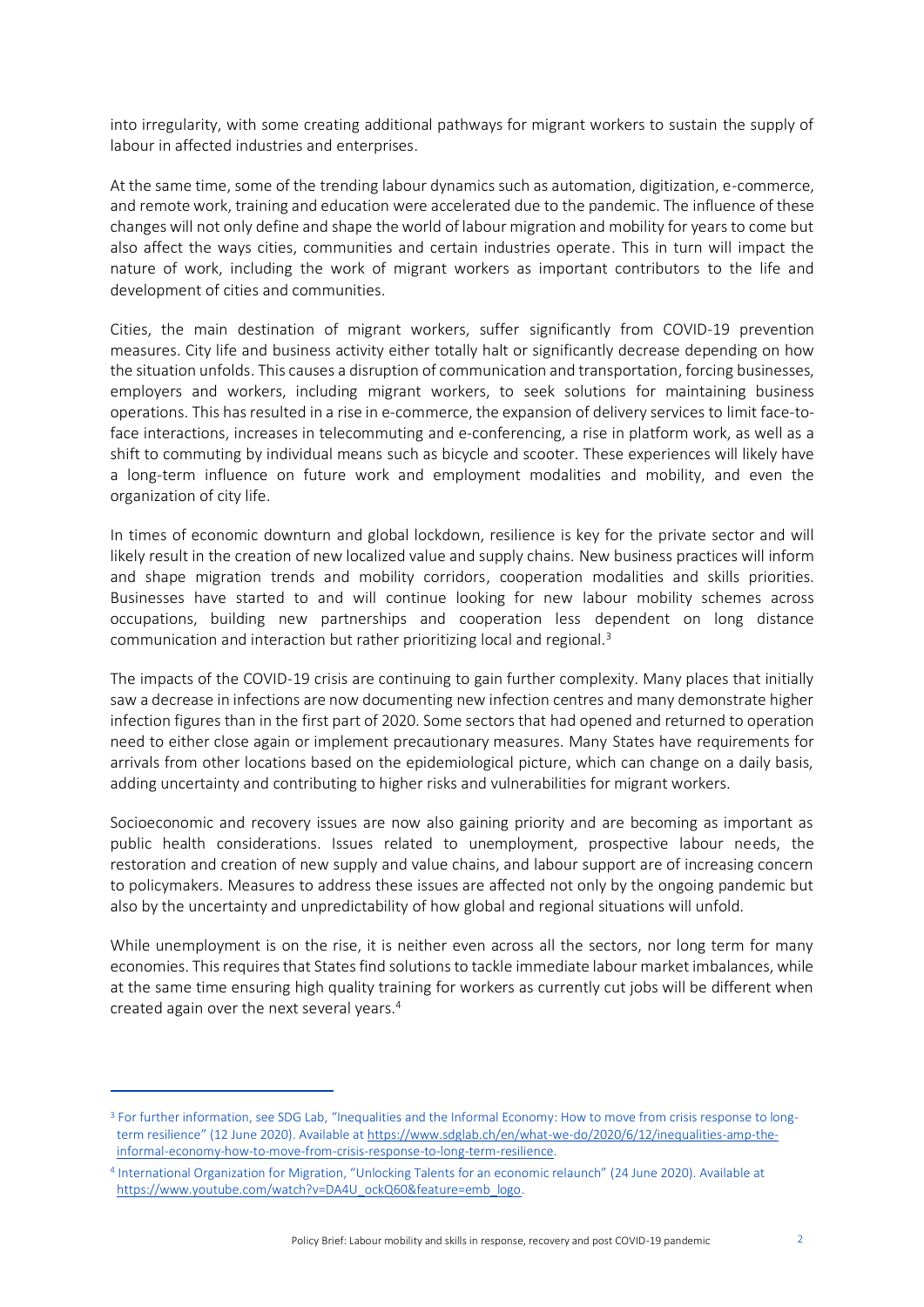### THE BASIS FOR THE RECOMMENDATIONS

Mobility of labour, the significance of which has been confirmed during the COVID-19 crisis, will require new, innovative and effective policies, as well as flexible and responsive solutions. Even though temporarily disrupted by the COVID-19 pandemic, the increasing integration of labour markets and cross-border supply and trade chains are driven by longer-term socioeconomic factors, such as demographic imbalances, forth industrial revolution and common global challenges like climate change. The ability of policymakers in cities, countries, regional and globally to identify common and mutually beneficial solutions will be an important factor for smooth economic recovery and delivering on the Objectives of the Agenda 2030. 5



The following policy recommendations on future migration governance focus on skills and mobility issues; however, they are viewed through the lens of the four basic tenets of the United Nations policy brief "COVID-19 and People on the Move" (June 2020):

- Exclusion is costly in the long run whereas inclusion pays off for everyone.
- The response to COVID-19 and protecting the human rights of people on the move are not mutually exclusive.
- No one is safe until everyone is safe.
- People on the move are part of the solution.

Over the past few months, countries around the globe have been looking at ways to reintroduce safe labour mobility and address the imbalanced impact on labour markets, with rising unemployment in some sectors and labour gaps in others, while being mindful of the ongoing spread of disease. To support these efforts, the proposed policy recommendations are formulated with the view of targeting needs and priorities of the following three main stakeholder groups: 1) governments, to adapt labour

<sup>5</sup> See IOM Issue Brief "Why Migration Matters for Recovering Better" at

[www.iom.int/sites/default/files/documents/issue\\_brief\\_why\\_migration\\_matters\\_for\\_recovering\\_better.pdf](https://www.iom.int/sites/default/files/documents/issue_brief_why_migration_matters_for_recovering_better.pdf)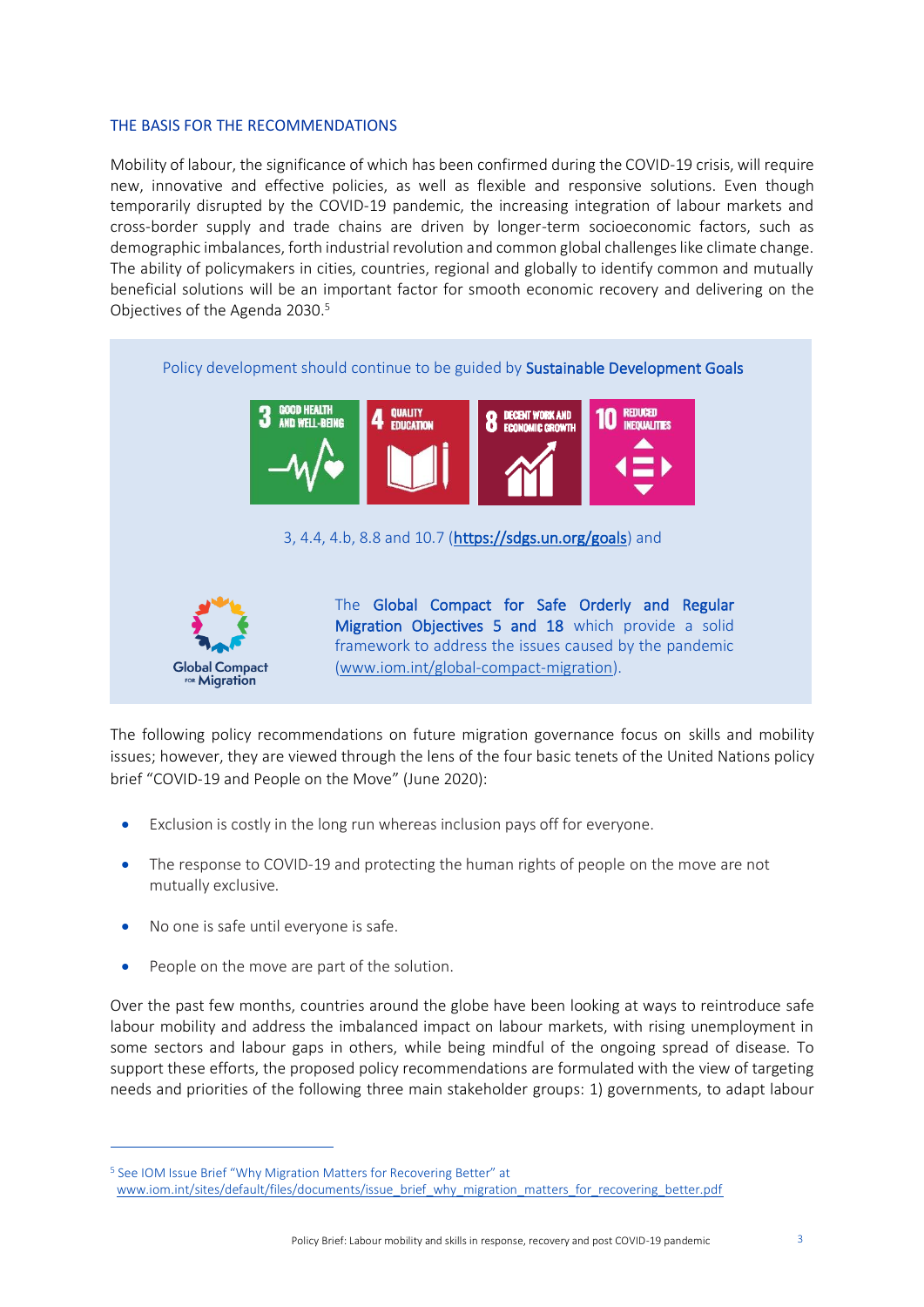mobility policies, 2) migrants, to empower them with skills so they are better equipped for the rapidly changing realities of contemporary labour markets, and 3) businesses, to make them more resilient to current and future challenges. These recommendations may not only alleviate the immediate economic and social pressures caused by the pandemic, but also contribute to developing a better context for labour migration outcomes in a post-COVID-19 world.

## RECOMMENDATIONS

- 1. Enhance effectiveness, flexibility and future orientation of national labour mobility policies and regulations based on lessons learned.
- Develop flexible and responsive mechanisms for adjusting regulative frameworks for mobility of needed foreign workers along existing and future labour mobility routes, supported by visa mechanisms where applicable.
- Depending on the situation in specific labour markets and value chains, the list of professions falling under "shortage category" may include health workers, administrative and maintenance personnel in the health sector, care workers, cleaners, domestic workers and agricultural workers. This flexibility of regulative regimes, however, should not come at a detriment of safeguarding rights and decent working conditions of migrants, as well as broader development impact of their migration journeys.
- Include the mobility of needed foreign workers into future contingency and mitigation planning, including strengthening the health-care workforce. Promote labour mobility to cover labourintensive work such as contact tracing, delivery and cleaning services.
- Continue building on e-governance solutions by digitalizing where possible application, documentation, processing and other government services at origin and destination to ensure safe, fast and easy procedures.
- Address challenges related to informality within the broader informal economy and work towards status formalization as well as regularization through existing approaches and methodologies.
- Facilitate broader economic mobility through student exchange, internship and apprenticeship programmes and link them closer to the needs of the labour markets and mobility schemes.

## 2. Ensure the empowerment and skill development of migrants.

- Consider State cooperation tools and labour migration mechanisms to formulate emergency measures that support migrant workers on the basis of equality with nationals in times of crisis.
- Ensure inclusion of migrants into existing social protection and support schemes proposed by governments and business entities, including by guaranteeing access to and providing clear information on health care services for all migrant workers and members of their families, regardless of their immigration status and formality of employment. Ensure migrant workers have access to rapid and effective responses to COVID-19 through counselling, testing and care.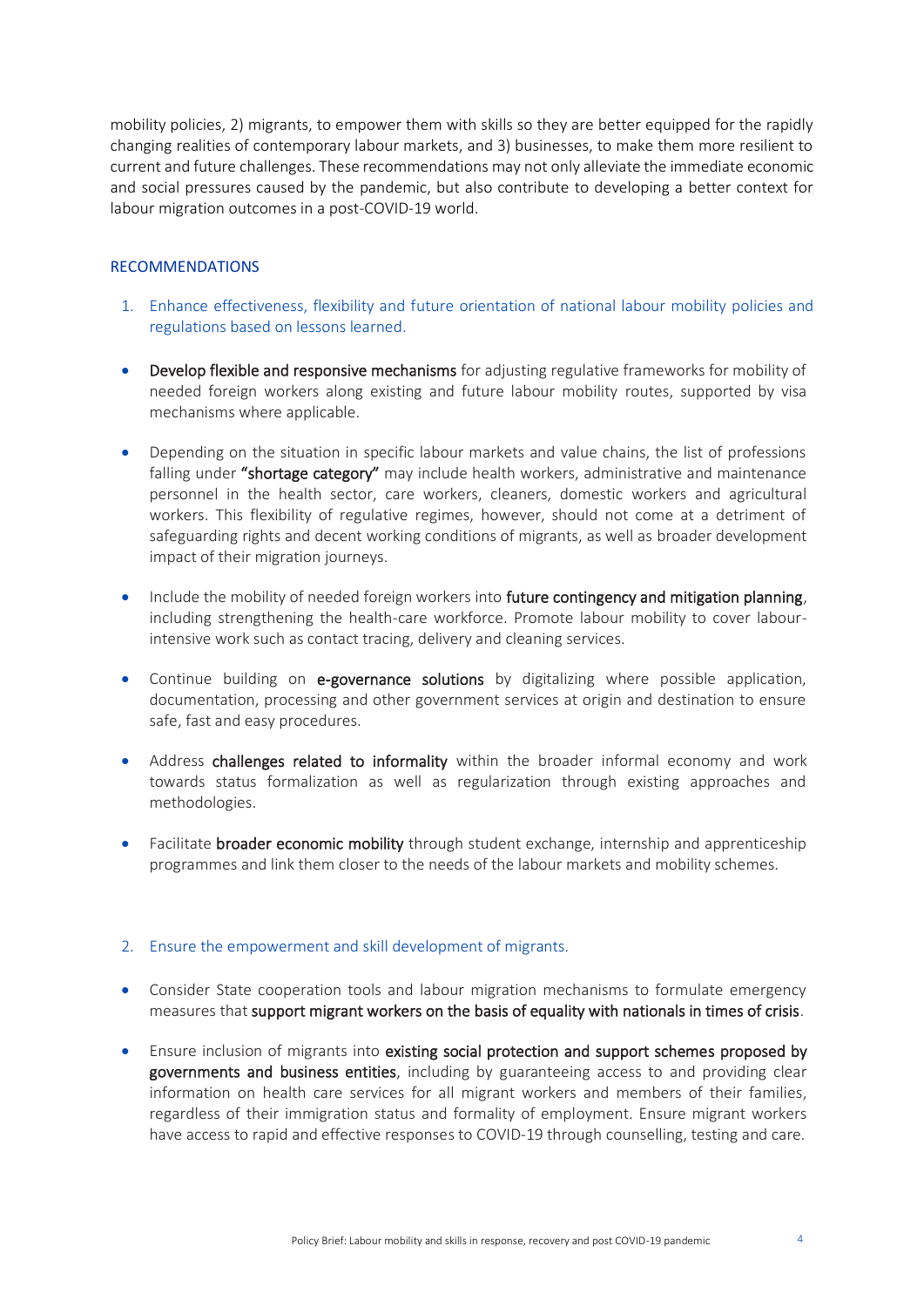- Establish closer inter-State cooperation on pre-departure orientation and support, with a particular focus on health screening and testing, when required, targeting locations with a high rate of virus spread.
- Reinforce preparedness of migrant workers to their migration experience by communicating upto-date, clear and easily accessible pre-departure information in the native languages on their rights and legal requirements and conditions during all phases of travel, including documentation needed, as well as medical and quarantine requirements, health promotion, continuity of care, and disease prevention measures. Such information should include migrant rights and responsibilities at the destination and in relation to internal mobility and conditions for return.
- Strengthen skill matching and positive career development outcomes by building on existing skills recognition avenues, but also considering simplified and flexible options towards institutionalizing the ones that demonstrated effectiveness and viability during lockdown and crisis times. A particular attention should be paid to non-technical and soft skills which are gaining importance in modern labour markets and, hence, should be addressed through innovative approaches towards development, profiling, transfer and recognition.
- Take measures that make training and upskilling accessible to workers in the informal sector, which may result in movement towards a reduction of informality.
- Cooperate in setting up skills mobility partnerships or related prerequisites, including through the institutionalization of ad hoc solutions that proved effective during crisis times.

IOM provides elaborated guidance and a list of prerequisites for building effective skills mobility partnerships. Many of these prerequisites, even if taken separately, may serve as effective measures for a recovery plan (https://eea.iom.int/sites/default/files/publication/document/Skills-Mobility-Partnerships-Infosheet.pdf)

- Activate diaspora professionals in essential occupations, such as health professionals, for better preparedness and crisis response, as well as recovery, for example by setting up competencies and skills transfer systems, temporary return or virtual engagement.
- Identify and support relevant digital skill development and inclusion for all occupations.
- 3. Mobilize private sector as migrant employer to protect migrant rights and well-being as well as support economic recovery and business resilience.
- Look into complementarities of labour mobility instruments with other economic and sectoral policies, with a particular focus on those in trade, investment as well as mobility corridors and supply chains that experienced growth during the pandemic crisis. Reinforce those economic corridors with infrastructure, interstate cooperation and coordination mechanisms related to migration regulation, such as bilateral labour migration agreements, visa facilitation, social security cooperation and skills mobility partnerships.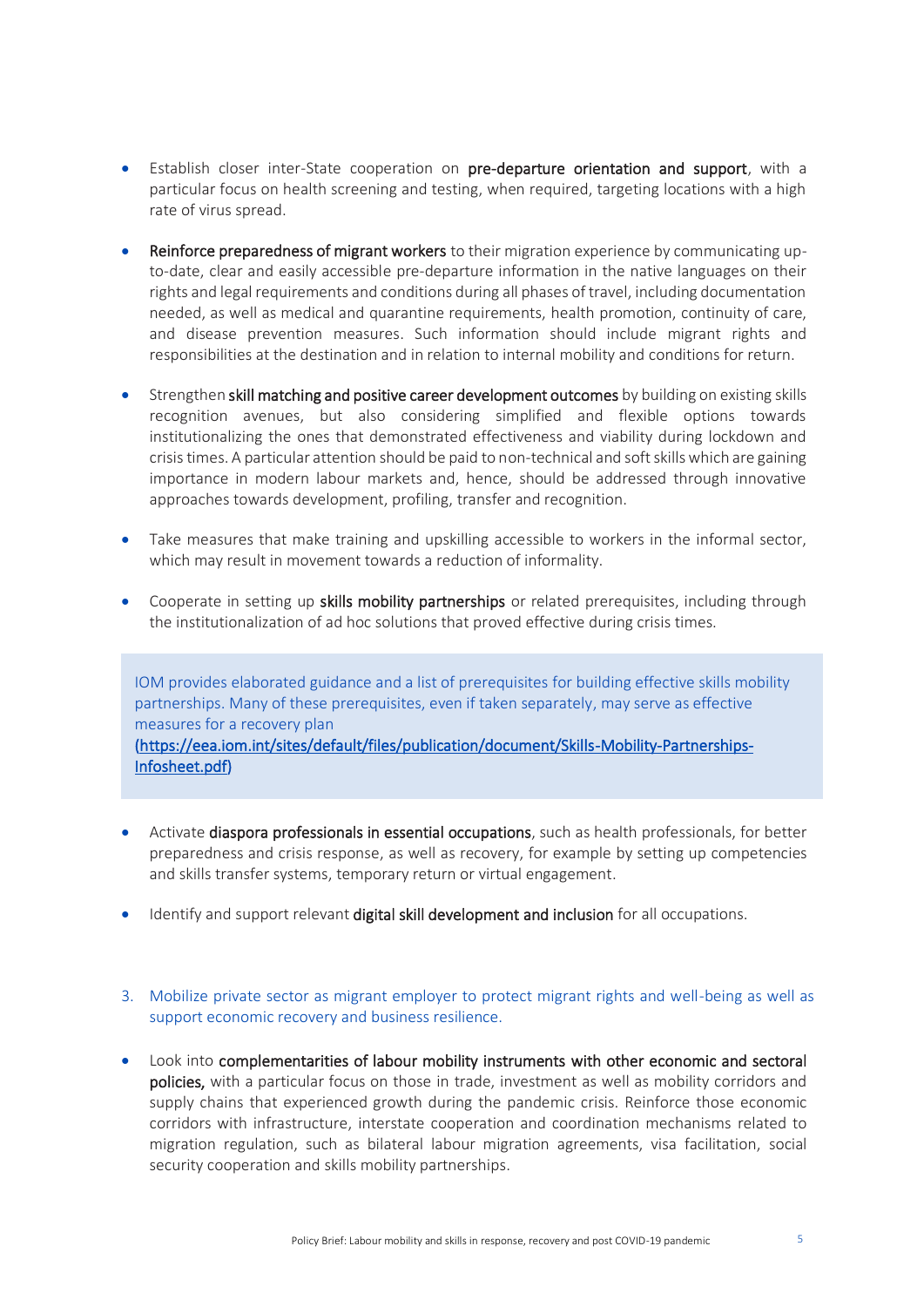- In addition to an economic corridor approach, mainstream solutions for better governance of transborder mobility within broader regional integration processes to support the restart of industries and broader economic ecosystems, which is particularly important for regional common markets, trade blocks and well-established mobility networks.
- Strengthen capacities of employers to support migrants on the job with life-long learning and career development by creating incentives for faster and easier access to training, reskilling and upskilling mechanisms. This will enhance economic output and productivity of workers, but also further facilitate cross-border mobility of the labour force and employability in volatile and imbalanced labour markets.
- Support business in stronger engagement in the design of and participation in existing labour mobility schemes or by building new ones to underpin emerging supply and value chains and effectively contribute to business resilience and sustainability.
- While applying the necessary regulatory mechanisms to ensure labour standards, use modern communication technologies to support opportunities such as distance employment, platform work and telemedicine involving foreign labour and the outsourcing of production means and services.
- Promote partnership between the private and public sector in developing mutually reinforcing solutions for labour market information systems, by tapping into opportunities of real time and big data, such as web scraping, employer and business association reporting towards better forecasting.
- Include migrant employers, entrepreneurs and migrant support organizations in the development of national policies and community economic recovery strategies and engage with migrants in the development and updating of these policies and strategies. Develop additional cooperation mechanisms, with active inclusion of civil society and private sector, to ensure better protection of the rights of migrant workers in times of crisis, using already existing tools such as IOM's "Migrants in Countries in Crisis" and the "Migration Crisis Operational Framework".